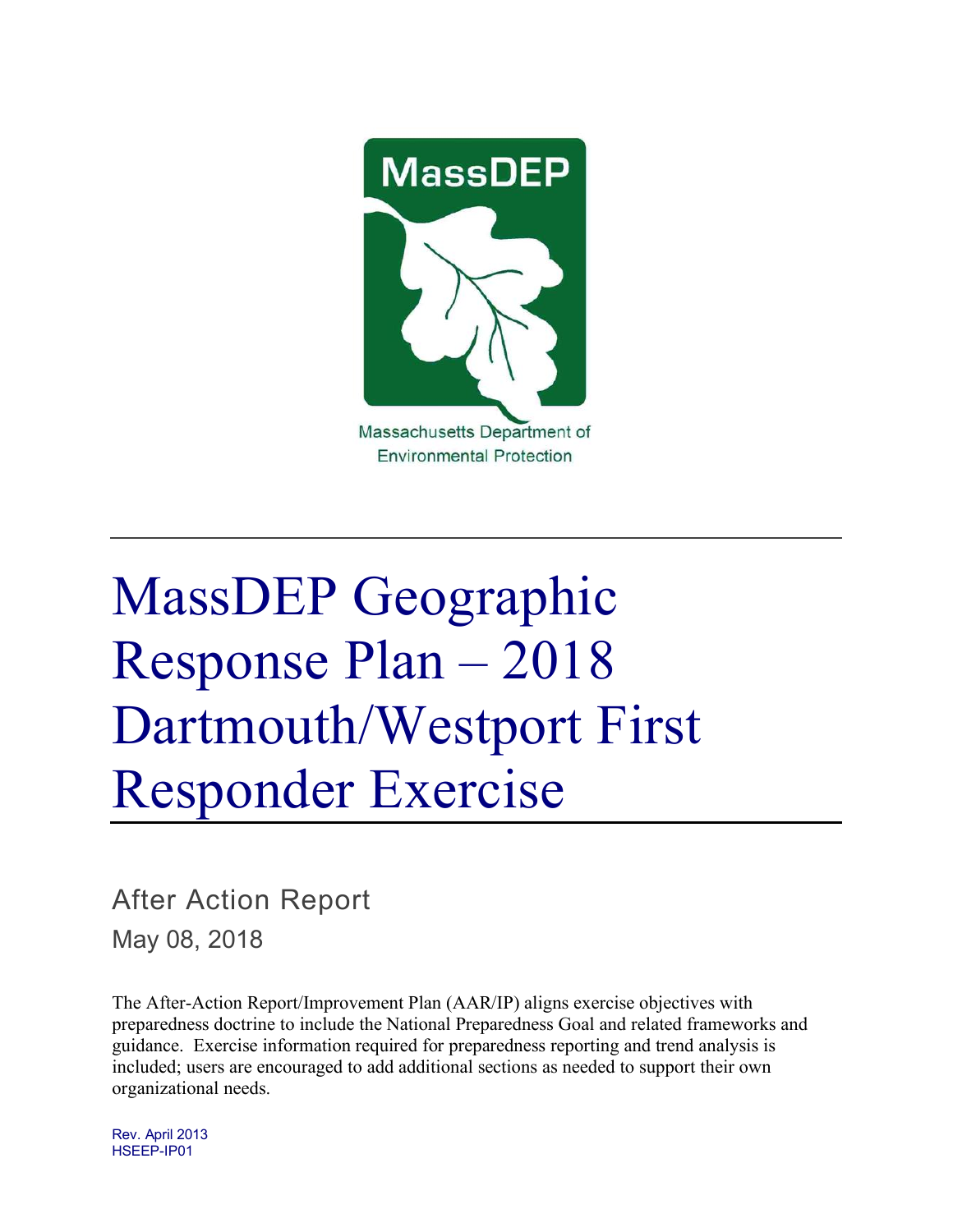# **EXERCISE OVERVIEW**

| <b>Exercise Name</b>              | 2018 Dartmouth/Westport First Responder Exercise                                                                                                                                                                                                                              |
|-----------------------------------|-------------------------------------------------------------------------------------------------------------------------------------------------------------------------------------------------------------------------------------------------------------------------------|
| <b>Exercise Date</b>              | May 8, 2018                                                                                                                                                                                                                                                                   |
| <b>Scope</b>                      | This exercise is a Full Scale Exercise, planned for approximately six hours in<br>Dartmouth, MA and upon the waters of the Apponagansett River. Exercise<br>play is limited to the Apponagansett River and the adjacent shoreline.                                            |
| <b>Mission Area(s)</b>            | Response                                                                                                                                                                                                                                                                      |
| Core<br><b>Capabilities</b>       | Environmental Response/Health and Safety, Operational Coordination,<br>Operational Communications.                                                                                                                                                                            |
|                                   | Objective 1: Demonstrate the ability to deploy oil spill equipment from one<br>or more MassDEP pre-positioned oil spill response trailers utilizing common<br>Geographic Response Plan (GRP) tactics.                                                                         |
| <b>Objectives</b>                 | Objective 2: Demonstrate the ability to assemble a spill response<br>organization utilizing Incident Command System (ICS) principles through<br>execution of an Incident Briefing (ICS 201) and implementation of on-site<br>incident management and tactical operations.     |
|                                   | Objective 3: Demonstrate the ability to effectively communicate between<br>multiple local, state, and federal agencies including fire departments, police<br>departments, harbormasters, and other state and federal first responders using<br>VHF and UHF communications.    |
| <b>Threat or</b><br><b>Hazard</b> | Discharge of oil into a navigable waterway                                                                                                                                                                                                                                    |
| <b>Scenario</b>                   | An oil spill has occurred that threatens the Apponagansett Bay in the vicinity<br>of Apponagansett River. The Dartmouth and Westport Fire Departments and<br>Harbormaster staffs will deploy protective booming to protect sensitive<br>resources in the Apponagansett River. |
| <b>Sponsor</b>                    | Massachusetts Department of Environmental Protection (MassDEP).                                                                                                                                                                                                               |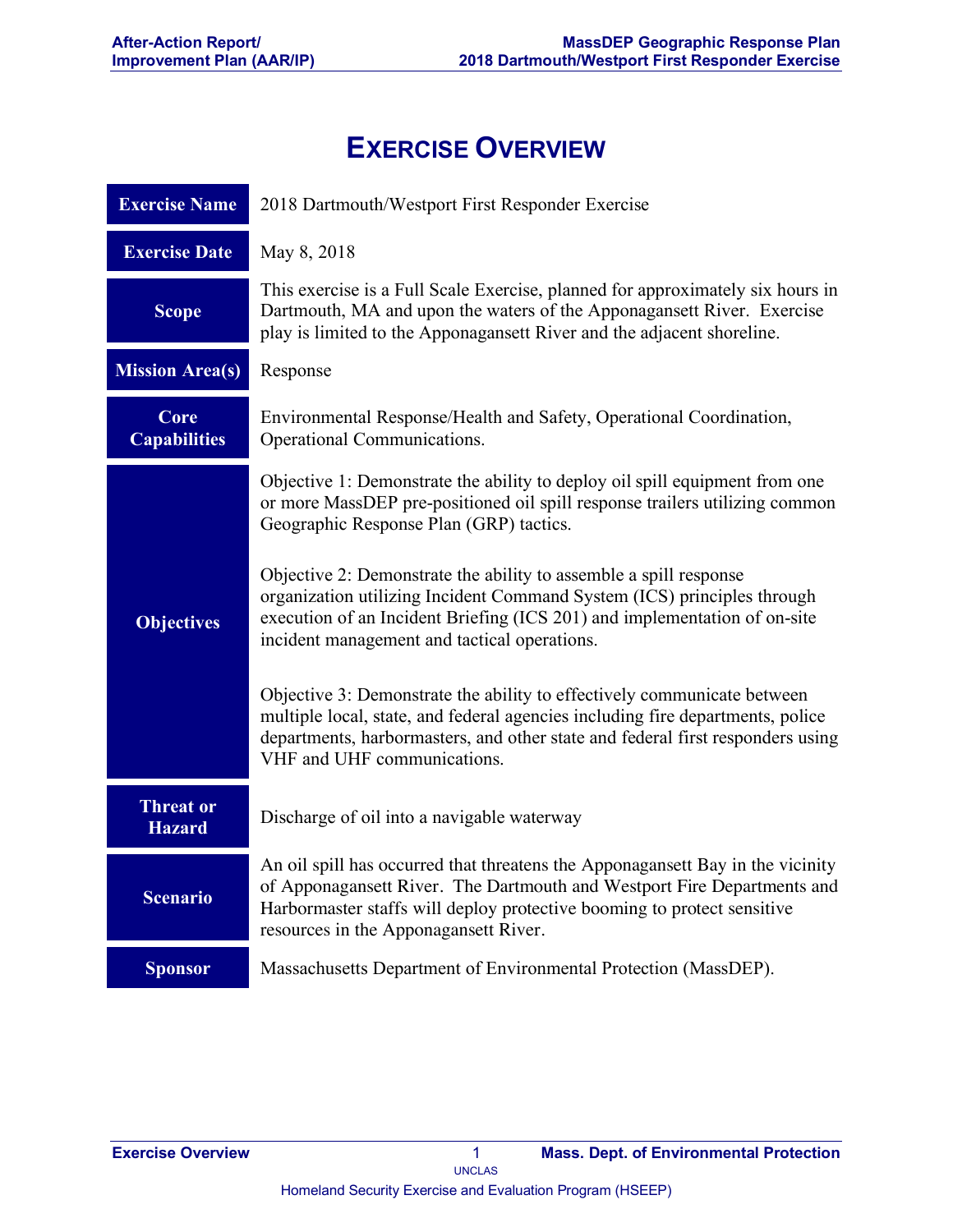| <b>Participating</b><br><b>Organizations</b> | Participating organizations will include:<br>Dartmouth District 1 Fire Department (DFD1)<br>$\bullet$<br>Dartmouth District 2 Fire Department (DFD2)<br>$\bullet$<br>Dartmouth Harbormaster (DHM)<br>$\bullet$<br>Westport Fire Department (WFD)<br>$\bullet$<br><b>MassDEP</b><br>$\bullet$<br>U.S. Coast Guard Sector Southeastern New England (USCG)<br>$\bullet$<br>Moran Environmental Recovery (MER)<br>$\bullet$<br>Nuka Research and Planning Group, LLC (Nuka Research)<br>$\bullet$<br>Nuka Research and Planning Group, LLC (Nuka Research) Note: See<br>Appendix B for participant count. |
|----------------------------------------------|-------------------------------------------------------------------------------------------------------------------------------------------------------------------------------------------------------------------------------------------------------------------------------------------------------------------------------------------------------------------------------------------------------------------------------------------------------------------------------------------------------------------------------------------------------------------------------------------------------|
| <b>Point of Contact</b>                      | Julie Hutcheson, Oil Spill Program Coordinator<br>Massachusetts Department of Environmental Protection<br>Oil Spill Prevention and Response Program<br>1 Winter St.<br>Boston, MA 02108<br>$(617) 556 - 1191$<br>julie.hutcheson@state.ma.us                                                                                                                                                                                                                                                                                                                                                          |

First responders from Dartmouth and Westport attend classroom instruction prior to deploying boom in Apponagansett Bay.

Darmouth Harbormaster and Fire Department (District 1) vessels work together to deploy boom.





Photos courtesy of Nuka Research & Planning Group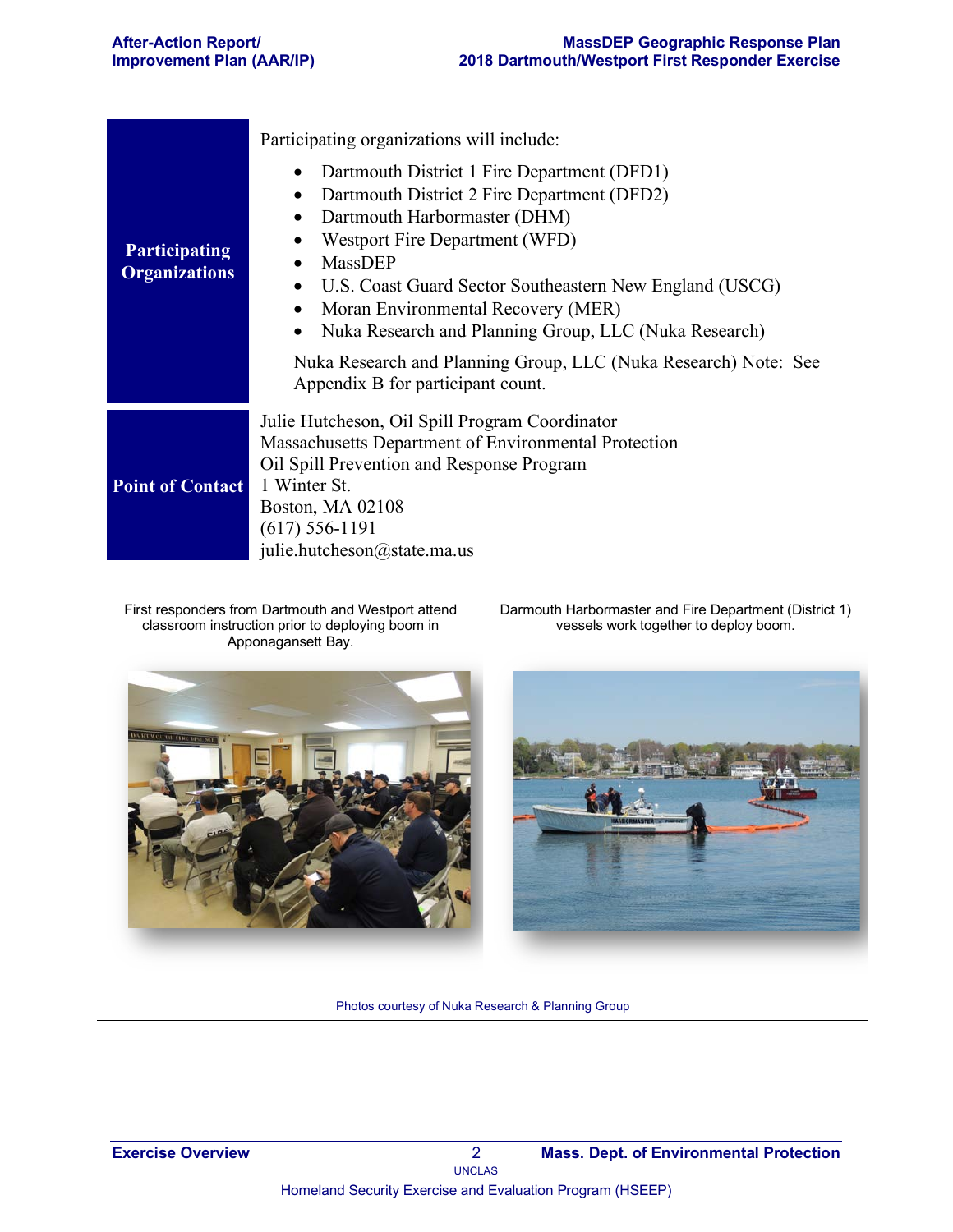

**Figure 1. Tactical Plan for Dartmouth/Westport First Responder Exercise**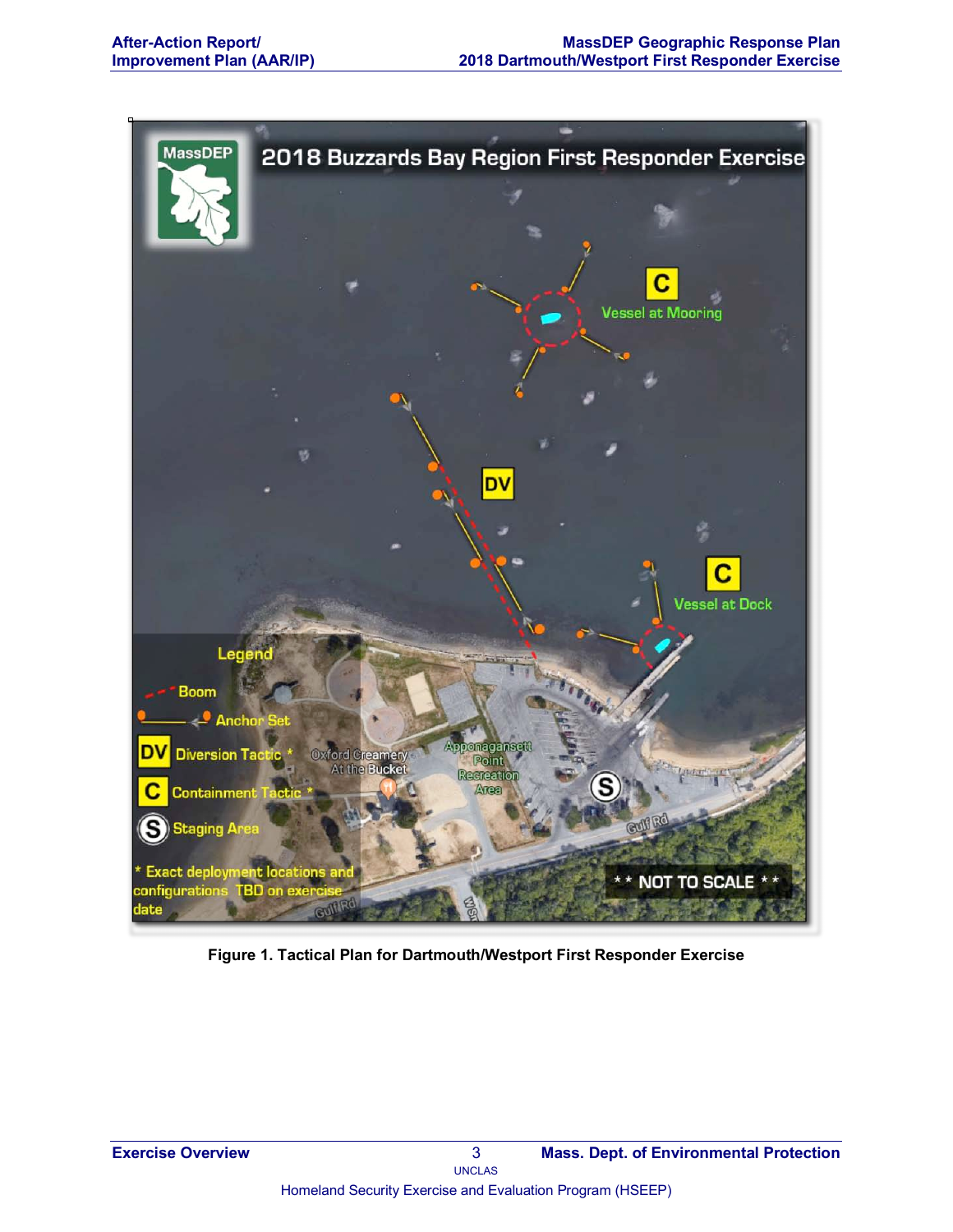# **ANALYSIS OF CORE CAPABILITIES**

Aligning exercise objectives and core capabilities provides a consistent taxonomy for evaluation that transcends individual exercises to support preparedness reporting and trend analysis. Table 1 includes the exercise objectives, aligned core capabilities, and performance ratings for each core capability as observed during the exercise and determined by the evaluation team. Table 2 includes compiled data from the Exercise Evaluation Guide (EEG) including the organizational capability targets, associated critical tasks, and observations as observed during the exercise and determined by the evaluation team.

| <b>Objective</b>                                                                                                                                                                                                                                                            | <b>Core</b><br><b>Capability</b>                   | <b>Performed</b><br>without<br><b>Challenges</b><br>(P) | <b>Performed</b><br>with Some<br><b>Challenges</b><br>(S) | <b>Performed</b><br>with Major<br><b>Challenges</b><br>(M) | <b>Unable to</b><br>be<br><b>Performed</b><br>(U) |
|-----------------------------------------------------------------------------------------------------------------------------------------------------------------------------------------------------------------------------------------------------------------------------|----------------------------------------------------|---------------------------------------------------------|-----------------------------------------------------------|------------------------------------------------------------|---------------------------------------------------|
| Demonstrate the ability to deploy<br>oil spill equipment from one or<br>more MassDEP pre-positioned oil<br>spill response trailers utilizing<br>common Geographic Response<br>Plan (GRP) tactics.                                                                           | Environmental<br>Response/<br>Health and<br>Safety | P                                                       |                                                           |                                                            |                                                   |
| Demonstrate the ability to<br>assemble a spill response<br>organization utilizing Incident<br>Command System (ICS)<br>principles through execution of an<br>Incident Briefing (ICS 201) and<br>implementation of on-site incident<br>management and tactical<br>operations. | Operational<br>Coordination                        | P                                                       |                                                           |                                                            |                                                   |
| Demonstrate the ability to<br>effectively communicate between<br>multiple local, state, and federal<br>agencies including fire, police and<br>harbormaster departments using<br><b>VHF and UHF communications</b>                                                           | Operational<br>Communications                      | P                                                       |                                                           |                                                            |                                                   |

**Ratings Definitions:**

- Performed without Challenges (P): The targets and critical tasks associated with the core capability were completed in a manner that achieved the objective(s) and did not negatively impact the performance of other activities. Performance of this activity did not contribute to additional health and/or safety risks for the public or for emergency workers, and it was conducted in accordance with applicable plans, policies, procedures, regulations, and laws.
- Performed with Some Challenges (S): The targets and critical tasks associated with the core capability were completed in a manner that achieved the objective(s) and did not negatively impact the performance of other activities. Performance of this activity did not contribute to additional health and/or safety risks for the public or for emergency workers, and it was conducted in accordance with applicable plans, policies, procedures, regulations, and laws. However, opportunities to enhance effectiveness and/or efficiency were identified.
- Performed with Major Challenges (M): The targets and critical tasks associated with the core capability were completed in a manner that achieved the objective(s), but some or all of the following were observed: demonstrated performance had a negative impact on the performance of other activities; contributed to additional health and/or safety risks for the public or for emergency workers; and/or was not conducted in accordance with applicable plans, policies, procedures, regulations, and laws.
- Unable to be Performed (U): The targets and critical tasks associated with the core capability were not performed in a manner that achieved the objective(s).

#### **Table 1. Summary of Core Capability Performance**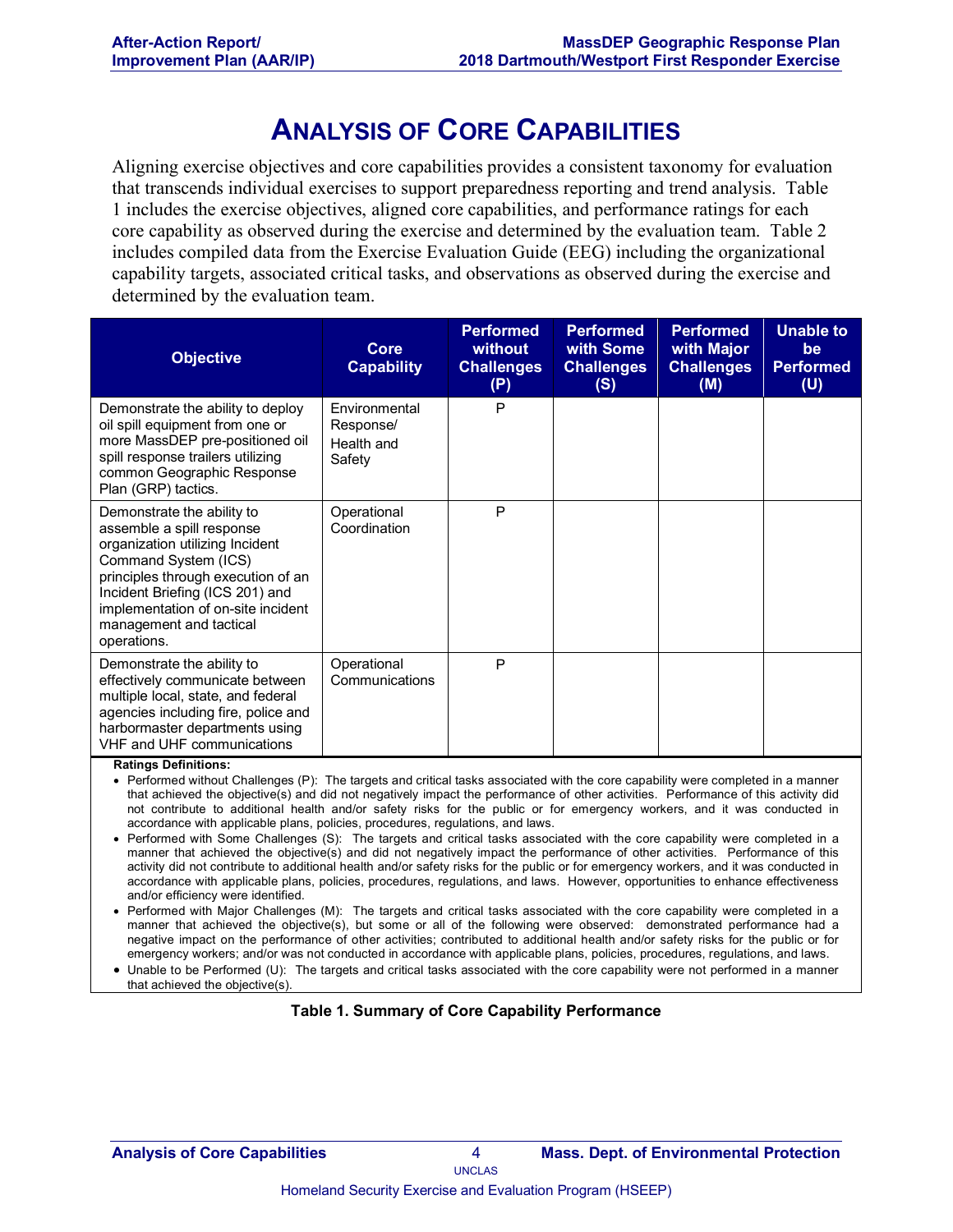| <b>Core</b><br><b>Capability</b>                                        | <b>Organizational</b><br><b>Capability</b><br><b>Target</b> | <b>Associated Critical</b><br><b>Tasks</b>                                                                                                                                                                                                                | <b>Observation Notes</b>                                                                                                                                                                                                                                                                                                                                                                                                                                                                                                                                                                                                                                                                                                                                                                                                                                                                                                                                                                                                                                                                                        |
|-------------------------------------------------------------------------|-------------------------------------------------------------|-----------------------------------------------------------------------------------------------------------------------------------------------------------------------------------------------------------------------------------------------------------|-----------------------------------------------------------------------------------------------------------------------------------------------------------------------------------------------------------------------------------------------------------------------------------------------------------------------------------------------------------------------------------------------------------------------------------------------------------------------------------------------------------------------------------------------------------------------------------------------------------------------------------------------------------------------------------------------------------------------------------------------------------------------------------------------------------------------------------------------------------------------------------------------------------------------------------------------------------------------------------------------------------------------------------------------------------------------------------------------------------------|
| <b>Environmental</b><br>Response/<br><b>Health and</b><br><b>Safety</b> | Overview of<br><b>Response</b><br><b>Equipment</b>          | <b>Access Mass DEP</b><br>$\bullet$<br>Trailer<br>Identify boom and<br>$\bullet$<br>sorbents<br>Connect boom<br>$\bullet$<br>together<br>Connect towing bridle<br>$\bullet$<br>to boom<br>Connect components<br>$\bullet$<br>of anchor system<br>together | <b>Performed Without Challenges (P)</b><br>$\bullet$<br>Performed without Challenges (P)<br>$\bullet$<br>Active participation by all exercise players in trailer equipment<br>$\bullet$<br>demonstrations. Use of skill stations resulted in increased engagement of<br>participants.<br>MassDEP trailers were easily accessible and marked. All boom components<br>$\bullet$<br>identified and discussed for instructional purposes. All response equipment<br>readily available and in good condition with the following exceptions:<br>There was not a post driver in the Dartmouth District 2 trailer.<br>$\bullet$<br>Recommendation: Provide a post driver for the Dartmouth District 2 trailer.<br>There were only three anchors in the Dartmouth District 2 trailer.<br>$\bullet$<br>Recommendation: Provide additional anchors for the Dartmouth District 2<br>trailer.<br>Participation by the Fire and Harbormaster Departments from Dartmouth and<br>$\bullet$<br>Westport were excellent and they worked well together. All exercise<br>participants were extremely engaged and actively involved. |
|                                                                         | <b>Basic</b><br><b>Booming</b><br><b>Operations</b>         | Transport and tow<br>$\bullet$<br>boom.<br>Anchoring and<br>$\bullet$<br>Connecting boom to<br>shore<br>Safe vessel and crew<br>$\bullet$<br>operations. (Refer to<br>ICS-208)                                                                            | <b>Performed Without Challenges (P)</b><br>$\bullet$<br>Participants were very proficient with boom connection and anchoring. Shore<br>$\bullet$<br>team did an outstanding job on the shore anchor. Boom was effectively<br>anchored to the shore for the diversion tactic.<br>Trailer team worked well together. They successfully deployed boom from<br>$\bullet$<br>the Dartmouth Fire District 2 trailer and recovered/decontaminated it as well.<br>All boat operators were extremely skillful when towing boom during diversion<br>$\bullet$<br>and containment evolutions.<br>Trip lines were used and this made anchoring evolutions much safer and<br>$\bullet$<br>adjustments much easier.<br>Safety officer did an excellent job. No safety issues observed.<br>$\bullet$                                                                                                                                                                                                                                                                                                                           |
|                                                                         | Implement<br><b>Tactics</b>                                 | <b>Diversion Boom</b>                                                                                                                                                                                                                                     | <b>Performed Without Challenges (P)</b><br>$\bullet$<br>Diversion tactic modified by environmental conditions in an easterly direction<br>$\bullet$<br>due to wind and current conditions. Modification extremely successful in<br>capturing surrogate when it was deployed. Shore teams outstanding in<br>deploying and recovering boom. Trailer team worked very effectively to<br>recover boom while containment tactic was being deployed.<br>Jet skis were effectively used in several instances during this exercise. They<br>$\bullet$<br>provided a security presence, were able to operate in very shallow water and<br>were used to deploy the surrogate.                                                                                                                                                                                                                                                                                                                                                                                                                                             |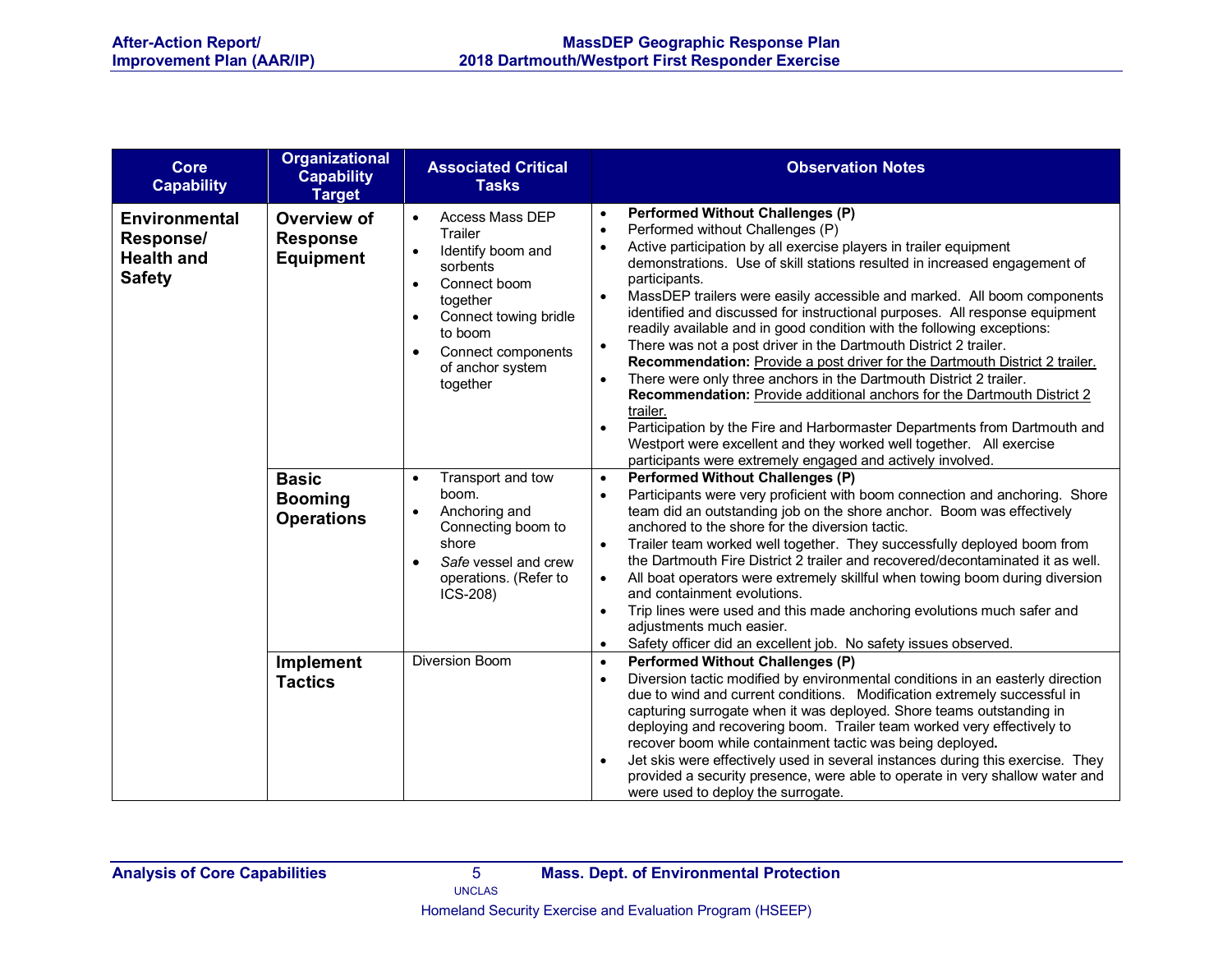|                                             | <b>Implement</b><br><b>Tactics (cont)</b>                              | <b>Containment Boom</b>                                                                                                                                                             | <b>Performed without Challenges (P)</b><br>$\bullet$<br>Containment boom was deployed around mooring ball simulating a vessel<br>$\bullet$<br>leaking oil. Response vessels effectively contained the simulated vessel.<br>Shape of containment boom took some time to develop and the boat crews<br>learned many lessons. Trip lines were used to effectively create a narrow<br>triangle shape to contain simulated spilled oil. Improved methods to deploy<br>containment tactics were discussed in the hot wash. |
|---------------------------------------------|------------------------------------------------------------------------|-------------------------------------------------------------------------------------------------------------------------------------------------------------------------------------|----------------------------------------------------------------------------------------------------------------------------------------------------------------------------------------------------------------------------------------------------------------------------------------------------------------------------------------------------------------------------------------------------------------------------------------------------------------------------------------------------------------------|
| <b>Operational</b><br>Coordination          | Create and<br>Execute An<br><b>Assignment</b><br><b>List (ICS 201)</b> | Fill out ICS 201<br>$\bullet$<br>Assignments in ICS<br>$\bullet$<br>201 are followed and<br>on-scene adjustments.<br>Participants<br>demonstrate command<br>and control of exercise | Performed without Challenges (P)<br>$\bullet$<br>IC and Safety Officer were very effective in directing the exercise, which<br>$\bullet$<br>involved multiple assets and multiple towns. All units operated in a safe<br>manner.<br>Tasking was clear. Assignments were followed and adjustments were<br>$\bullet$<br>rapidly/effectively made by boat crews and shore teams.                                                                                                                                        |
| <b>Operational</b><br><b>Communications</b> | <b>Effectively</b><br>Communicate<br><b>Using VHF</b><br>equipment     | Create<br>$\bullet$<br>Communications Plan<br>Communicate with<br>$\bullet$<br>other participants<br>using organic UHF or<br>VHF equipment                                          | <b>Performed without Challenges (P)</b><br>$\bullet$<br>Communications plan was followed as designed. All participants used the<br>$\bullet$<br>Fireground frequencies on portable radios or voice communications when<br>appropriate for exercise communications.                                                                                                                                                                                                                                                   |

**Table 2. Summary of Organizational Capability Targets and Associated Critical Tasks**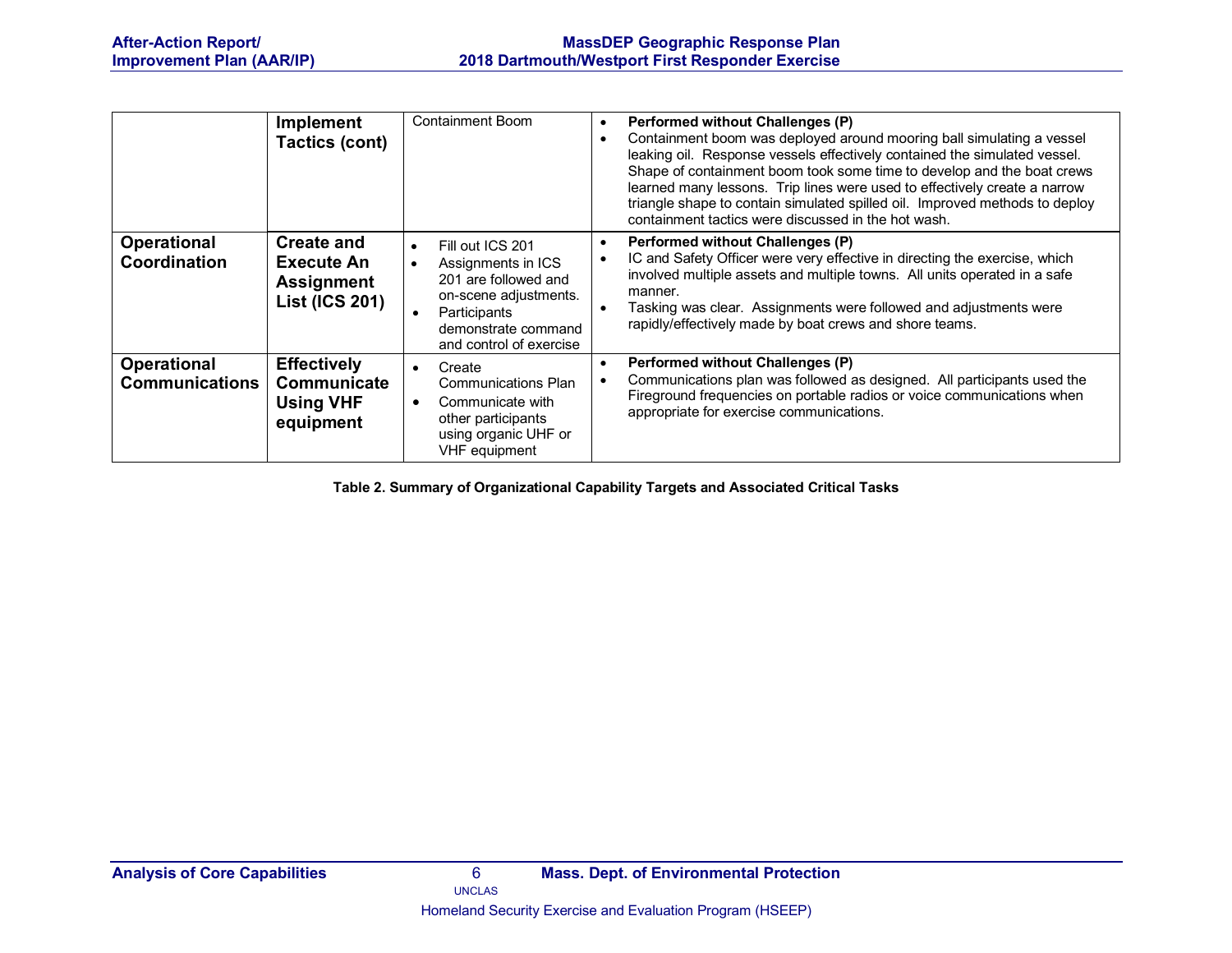The following sections provide an overview of the performance related to each exercise objective and associated core capability, highlighting strengths and areas for improvement.

## **Objective 1: Demonstrate the ability to deploy oil spill equipment from one or more MassDEP pre-positioned oil spill response trailers utilizing common Geographic Response Plan (GRP) tactics**

The strengths and areas for improvement for each core capability aligned to this objective are described in this section.

## **Core Capability 1: Environmental Response/Health and Safety**

#### **Strengths**

The full capability level can be attributed to the following strengths:

**Strength 1:** Participation by the Fire, Police and Harbormaster Departments from Dartmouth and Westport were excellent and they worked well together. All exercise participants were extremely engaged and actively involved.

**Strength 2:** Hands on training at multiple stations was very effective. Many participants had never connected the boom together. The anchor station benefitted greatly from the diagram/job aid depicting how to put together an anchor system.

#### **Areas for Improvement**

The following areas require improvement to achieve the full capability level:

**Area for Improvement 1:** Provide a post driver and additional anchors for the Dartmouth District 2 trailer

**Reference:** Massachusetts GRP Tactics Guide.

**Analysis:** All equipment was readily available in both trailers with the exception of the post driver. Also, there were only 3 anchors in the trailer. At least 2 additional anchors would provide more flexibility in deploying the 500 feet of boom located in the trailer.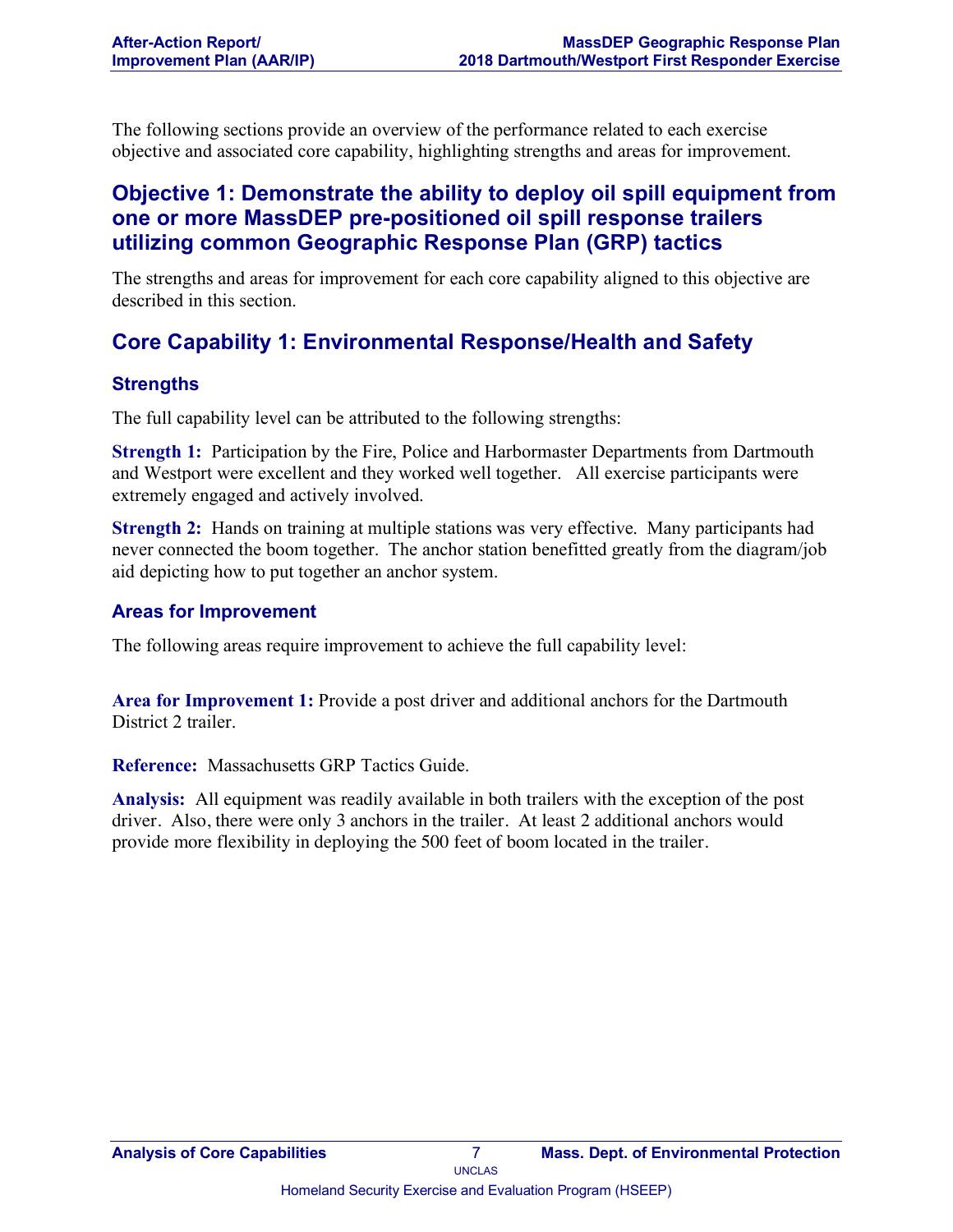## **Objective 2: Demonstrate the ability to assemble a spill response organization utilizing Incident Command System (ICS) principles through development and execution of an Incident Briefing (ICS 201) and implementation of on-site incident management and tactical operations.**

The strengths and areas for improvement for each core capability aligned to this objective are described in this section.

## **Core Capability 2: Operational Coordination**

#### **Strengths**

The full capability level can be attributed to the following strengths:

**Strength 1:** The Incident Commander and Safety Officer were very effective in directing the exercise, which involved multiple assets and multiple towns. Tasking was clear. Assignments were followed and adjustments were rapidly/effectively made by boat crews and shore teams. All units operated in a safe manner.

#### **Areas for Improvement**

The following areas require improvement to achieve the full capability level:

**Area for Improvement 1:** None

**Reference:** N/A

**Analysis:** N/A

### **Objective 3: Demonstrate the ability to effectively communicate between multiple local, state, and federal agencies including fire departments, police departments, harbormasters, and other state and federal first responders using VHF communications**

The strengths and areas for improvement for each core capability aligned to this objective are described in this section.

## **Core Capability 3: Operational Communications**

#### **Strengths**

The full capability level can be attributed to the following strengths:

**Strength 1:** Communications plan was followed as designed. All participants used the Fireground frequencies on portable radios or voice communications when appropriate for exercise communications.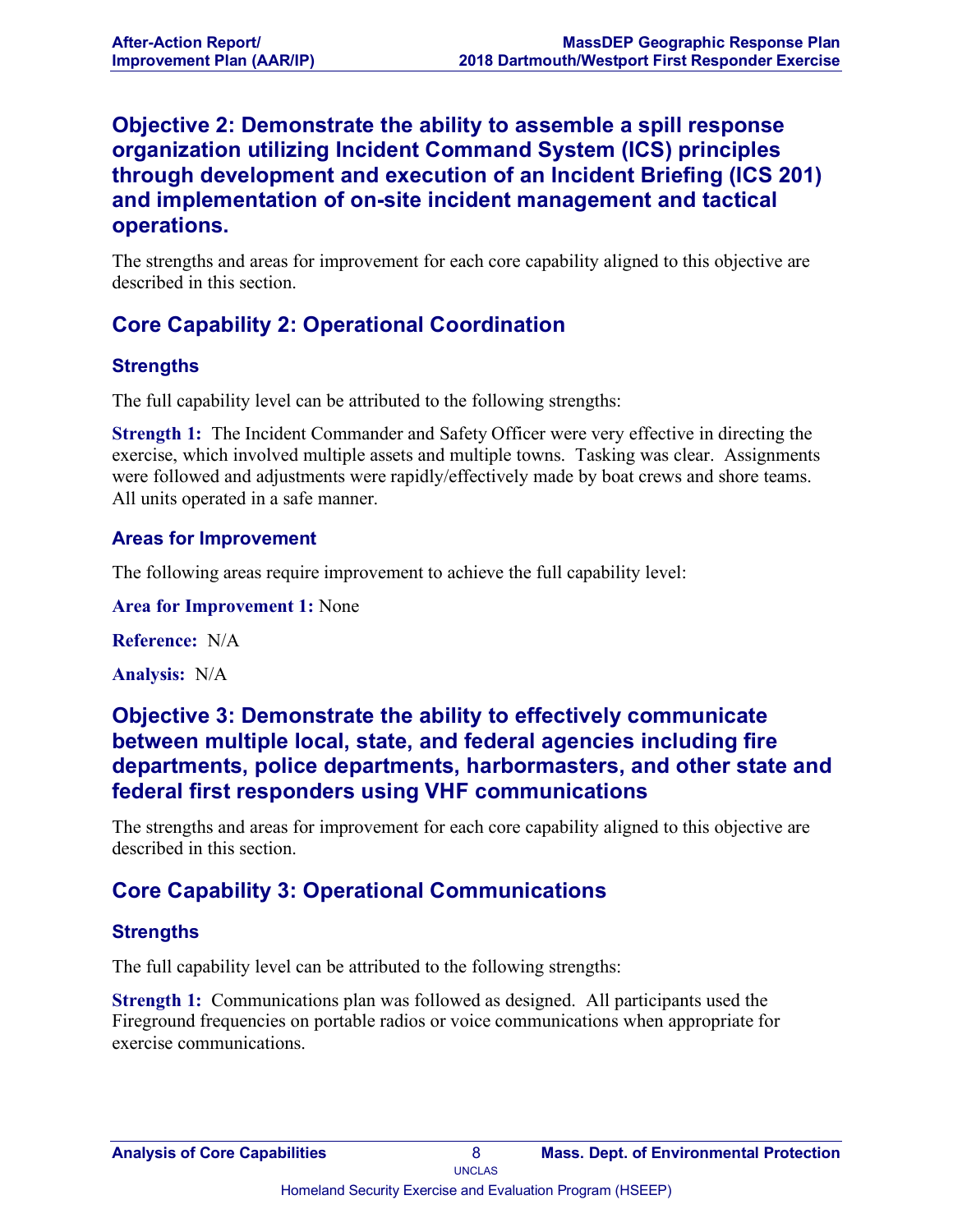#### **Areas for Improvement**

The following areas require improvement to achieve the full capability level:

**Area for Improvement 1:** None

#### **Reference:** N/A

#### **Analysis:** N/A

Dartmouth and Westport first responders set up a shore anchor to fasten boom to the shoreline.



The Incident Commander provides an operational brief

Westport Fire Department jet skis tow boom off the shore in shallow water.



Photo courtesy of Nuka Research & Planning Group Photo courtesy of Nuka Research & Planning Group



Photo courtesy of Nuka Research & Planning Group Photo courtesy of Nuka Research & Planning Group

Exercise participants get hands on experience connecting boom segments together.

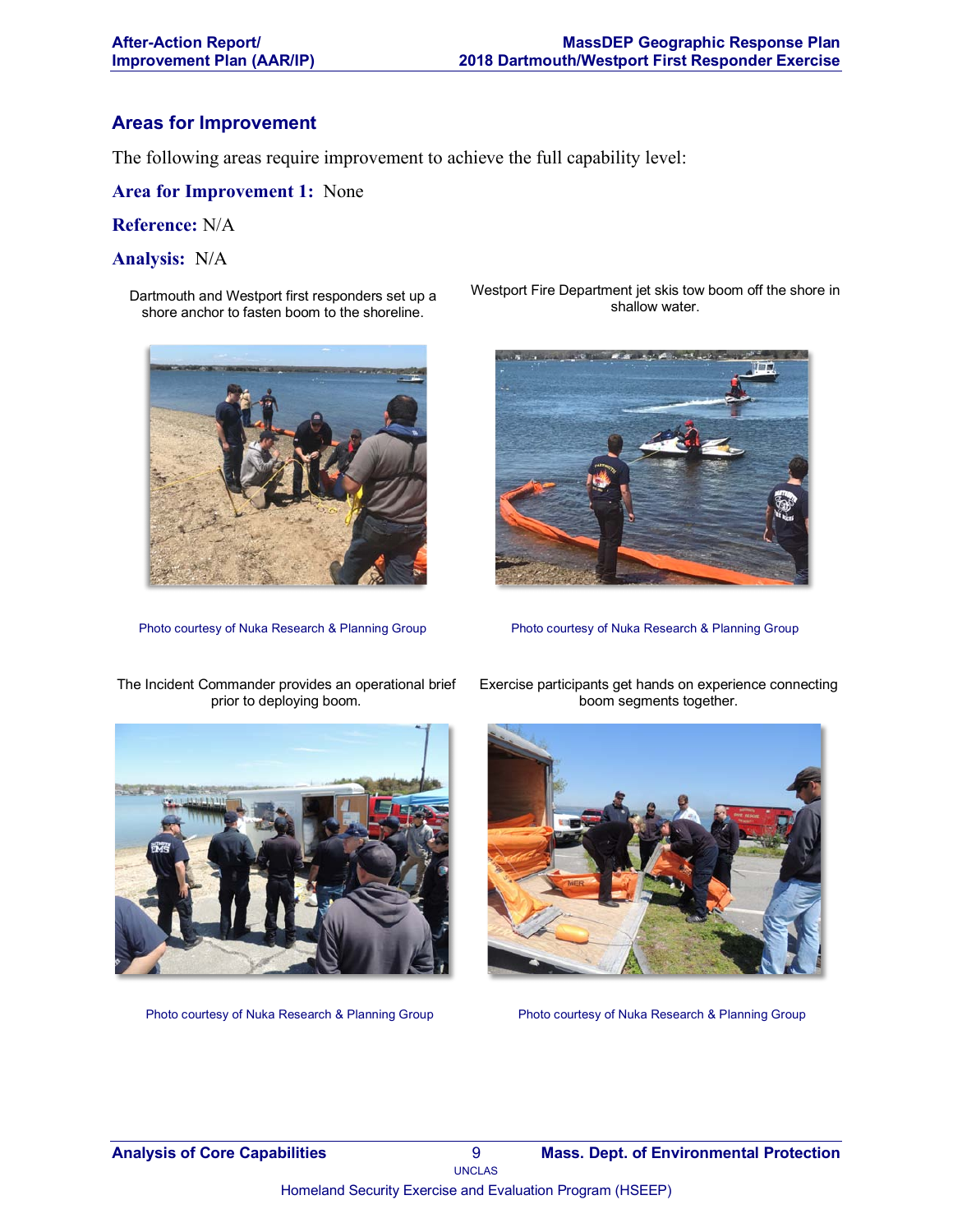# **APPENDIX A: IMPROVEMENT PLAN**

This IP has been developed specifically for the municipalities of Dartmouth and Westport following the MassDEP GRP Exercise conducted on May 8, 2018.

| <b>Core Capability</b>                                               | <b>Issue/Area for</b><br><b>Improvement</b>            | <b>Corrective Action</b>                                            | <b>Capability</b><br>Element <sup>1</sup> | <b>Primary</b><br><b>Responsible</b><br><b>Organization</b> | <b>Organization</b><br><b>POC</b> | <b>Start Date</b> | <b>Completion</b><br><b>Date</b> |
|----------------------------------------------------------------------|--------------------------------------------------------|---------------------------------------------------------------------|-------------------------------------------|-------------------------------------------------------------|-----------------------------------|-------------------|----------------------------------|
| Core Capability 1:<br>Environmental<br>Response/Health<br>and Safety | 1. Post Pounder<br>for Dartmouth<br>District 2 trailer | Provide a post driver for the<br>Dartmouth District 2 trailer.      | Equipment                                 | <b>MER</b>                                                  | John Duponte                      | 6/01/18           | 9/15/18                          |
|                                                                      | 2. Anchors for<br>Dartmouth District<br>2 trailer      | Provide additional anchors for the<br>Dartmouth District 2 trailer. | Equipment                                 | <b>MER</b>                                                  | John Duponte                      | 6/01/18           | 9/15/18                          |
| Core Capability 2:<br>Operational<br>Coordination                    | None.                                                  | None.                                                               | N/A                                       | N/A                                                         | N/A                               | N/A               | N/A                              |
| Core Capability 3:<br>Operational<br>Communications                  | None.                                                  | None.                                                               | N/A                                       | N/A                                                         | N/A                               | N/A               | N/A                              |

<sup>&</sup>lt;sup>1</sup> Capability Elements are: Planning, Organization, Equipment, Training, or Exercise.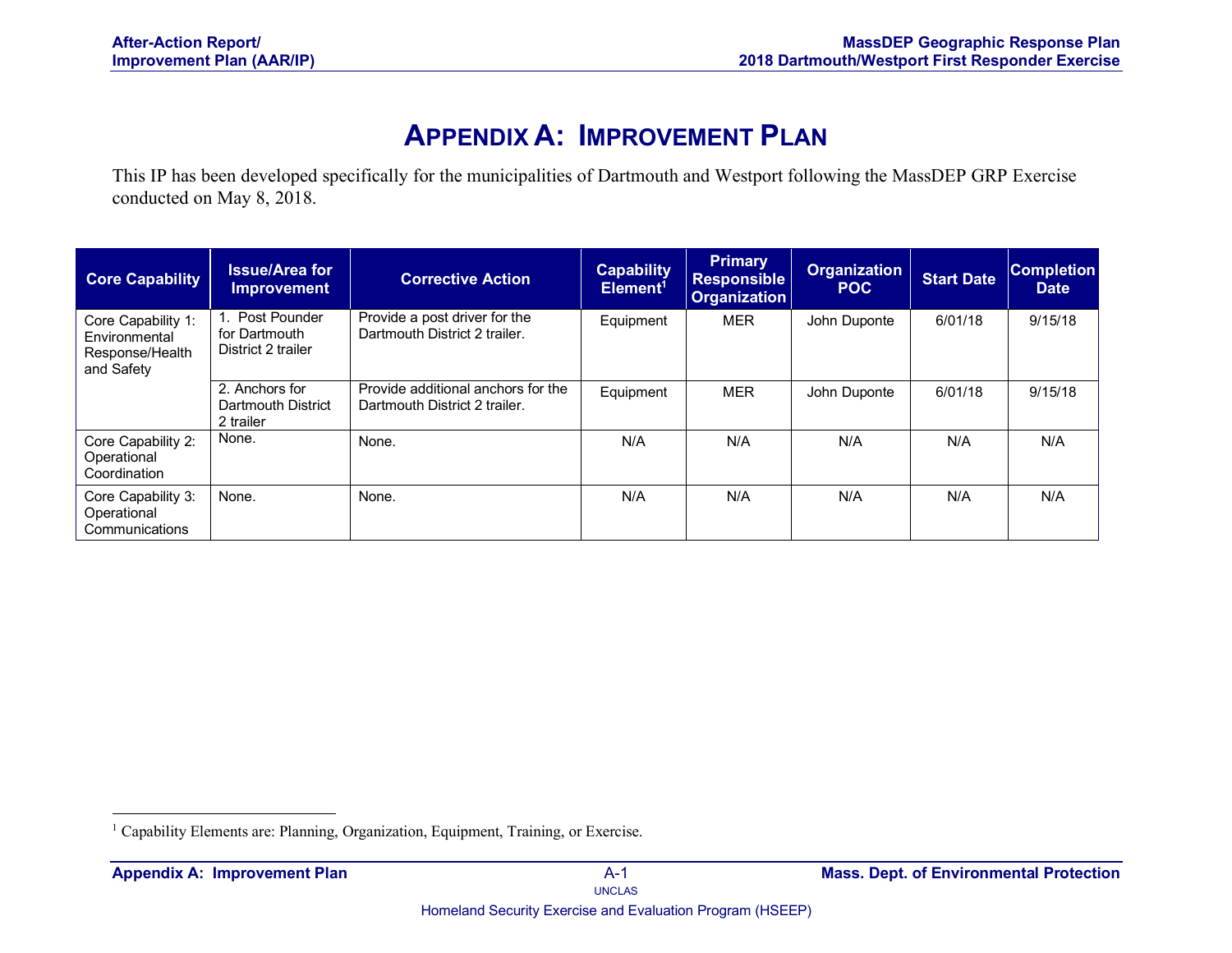# **APPENDIX B: EXERCISE PARTICIPANTS**

| <b>Participating Organizations</b>                             |                          |
|----------------------------------------------------------------|--------------------------|
| <b>Town of Dartmouth, MA</b>                                   | <b>Participant Count</b> |
| <b>Dartmouth Fire Department (District 1)</b>                  | 8                        |
| <b>Dartmouth Fire Department (District 2)</b>                  | 9                        |
| <b>Dartmouth Harbormaster</b>                                  | 1                        |
| <b>Town of Westport, MA</b>                                    |                          |
| <b>Westport Fire Department</b>                                | 9                        |
| <b>TOWN PARTICIPANTS</b>                                       | 27                       |
| Federal                                                        |                          |
| United States Coast Guard (USCG)                               | 2                        |
| <b>State</b>                                                   |                          |
| Massachusetts Department of Environmental Protection (MassDEP) | 2                        |
| Nuka Research and Planning Group, LLC (contractor for MassDEP) | 3                        |
| Moran Environmental Recovery (contractor for MassDEP)          | $\overline{2}$           |
| TOTAL                                                          | 36                       |

41% of first responders reported having previous GRP exercise experience.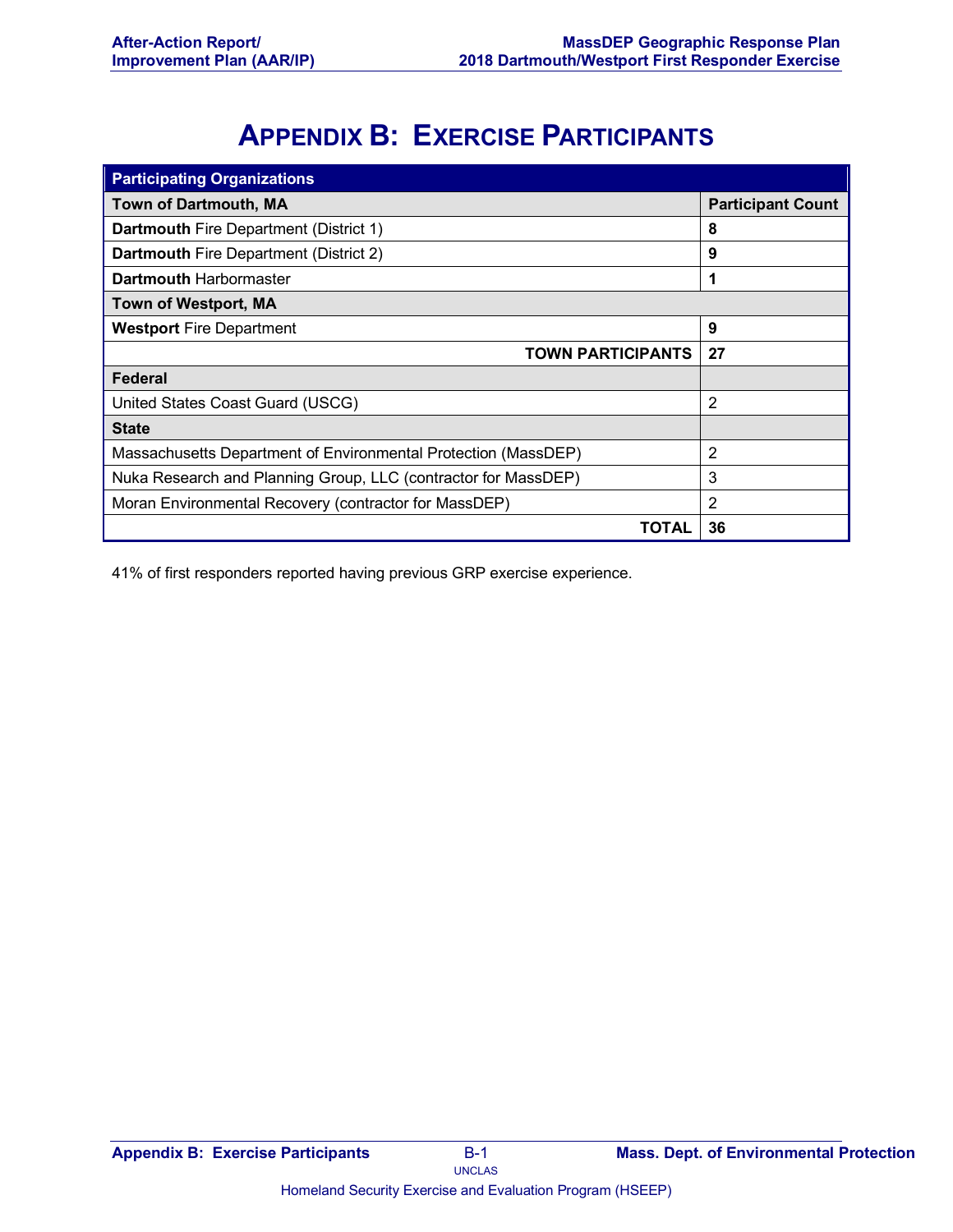$\blacksquare$ 

# **APPENDIX C: EXERCISE EVALUATION FORM**



**MassDEP Geographic Response Plan (GRP) Exercise and Testing Program**

#### **Participant Feedback Form**

| Strongly disagree | Mildly disagree | Neutral | Mildly agree | Strongly agree |
|-------------------|-----------------|---------|--------------|----------------|

**Please use the above rating scale to answer the questions for each of the following topics.** 

| The objectives were clearly explained and the exercise<br>met those objectives.      | $1 \quad$ | $2^{\circ}$ | $3^{\circ}$ | $\overline{\mathbf{4}}$     | 5 |
|--------------------------------------------------------------------------------------|-----------|-------------|-------------|-----------------------------|---|
| Comments:                                                                            |           |             |             |                             |   |
| The material appropriately challenged me and the pace of<br>instruction was correct. | $1 \quad$ | $2^{\circ}$ | $3^{\circ}$ | $\overline{4}$              | 5 |
| Comments:                                                                            |           |             |             |                             |   |
| The instructor(s) did an excellent job.                                              | 1         | $2^{\circ}$ | $3^{\circ}$ | 4                           | 5 |
| Comments:                                                                            |           |             |             |                             |   |
| I found the classroom to be a comfortable learning<br>environment.                   | $1 \quad$ | $2^{\circ}$ |             | $3 \quad 4$                 | 5 |
| Comments:                                                                            |           |             |             |                             |   |
| I feel more prepared to respond to an oil spill than I did<br>before this exercise.  | $1 \quad$ |             |             | $2 \quad 3 \quad 4 \quad 5$ |   |
| Comments:                                                                            |           |             |             |                             |   |
| The best thing about this training was ______________.                               |           |             |             |                             |   |
| This training could have been improved by ___________                                |           |             |             |                             |   |
|                                                                                      |           |             |             |                             |   |

**Please use the back of the sheet if you need more room for comments.**



(Rev 2016)